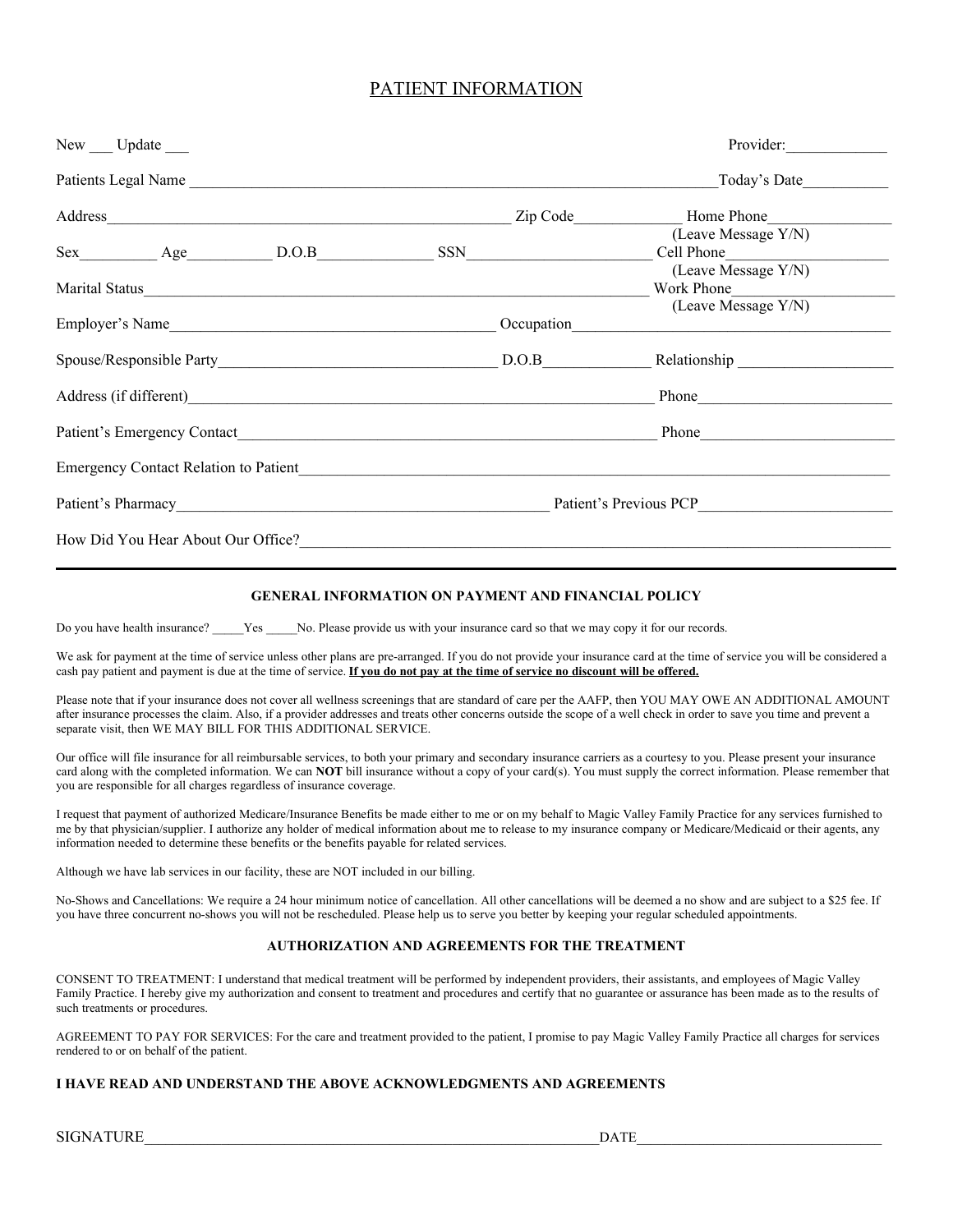#### **PATIENT PORTAL POLICIES AND PROCEDURES**

Magic Valley Family Practice in partnership with NextGen, our EHR vendor, is happy to offer a secure patient portal. The patient portal is an internet based system designed to provide a secure HIPPA compliant method of communication between the office staff and our patients. The Patient Portal is an optional feature that is being provided to our patients at their request. After logging into the Patient Portal using a unique username and password, a patient can conveniently access and review portions of their electronic medical record.

Email for Portal Access

### **ACKNOWLEDGMENT OF RECEIPT OF NOTICE OF PRIVACY PRACTICES**

I hereby acknowledge that I have received a copy of the full "Notice of Privacy Practices"

Signature of Patient Date

Name or Signature of Legal Representative Relationship

Document Reason for Refusal of Signature

#### **IN SUMMARY**

The organization Health Care Arrangement (OHCA) of Magic Valley Family Practice will provide each patient with a copy of their "Notice of Privacy Practices." The OHCA will use and disclose health information about you for the purpose of treatment and/or alternatives, payment and to individuals involved in your care of payment of your care and for health care operations.

Unless you object, your name, location, general condition will be kept in our office and may be given to anyone who asks for you by name. We may also use your information for appointment reminders or health related benefits and services. Other uses of your information are described in the "Notice of Privacy Practices."

You have the right to: Inspect and copy, amend, request an account of disclosures and request restriction on how we use or disclose your information, you also have a right to request confidential communications.

We reserve the right to change the "Notice of Privacy Practices." We also reserve the right to make the revised or changed notice effective for health information we already have about you as well as any information received in the future. We will post a copy of the most current "Notice of Privacy Practices." Please read the full notice that has been given to you, it explains our privacy practices in further detail